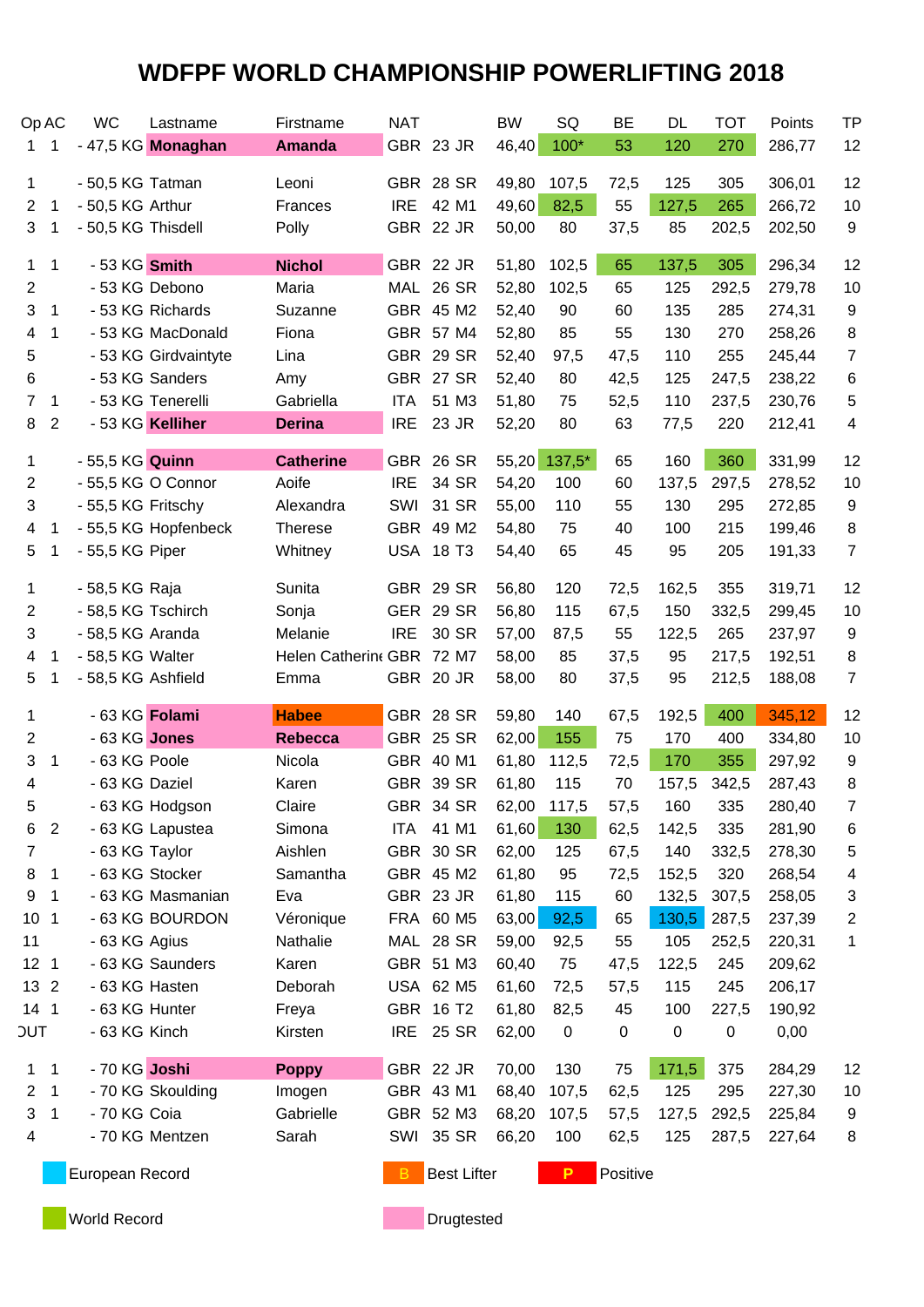| Op AC                          |                  | <b>WC</b>       | Lastname           | Firstname       | <b>NAT</b>               |                   | <b>BW</b>        | SQ                   | <b>BE</b>        | <b>DL</b>   | <b>TOT</b>   | Points | <b>TP</b>      |
|--------------------------------|------------------|-----------------|--------------------|-----------------|--------------------------|-------------------|------------------|----------------------|------------------|-------------|--------------|--------|----------------|
| 1.                             | $\mathbf 1$      | - 80 KG Allen   |                    | Amelia          |                          | GBR 48 M2         | 75,80            | 132,5                | 77,5             | 160         | 370          | 264,96 | 12             |
| $\overline{2}$                 | $\mathbf{1}$     | - 80 KG Bush    |                    | Mandy J         |                          | GBR 51 M3         | 77,80            | 117,5                | 62,5             | 180         | 360          | 252,97 | 10             |
| 3                              | 1                | - 80 KG Hunt    |                    | Elaine          |                          | GBR 42 M1         | 76,80            | 130                  | 60               | 167,5       | 357,5        | 253,61 | 9              |
|                                |                  |                 |                    |                 |                          |                   |                  |                      |                  |             |              |        |                |
| 1                              |                  |                 | - 90 KG Radcliffe  | Victoria        |                          | GBR 35 SR         | 80,20            | 137,5                | 77,5             | 190         | 405          | 278,36 | 12             |
| 2 <sub>1</sub>                 |                  |                 | - 90 KG DI PERNA   | <b>MICHOL</b>   | <b>ITA</b>               | 22 JR             | 88,40            | 117,5                | 72,5             | 155         | 345          | 220,56 | 10             |
| <b>JUT</b>                     |                  |                 | - 90 KG SCAGLIONE  | <b>EMANUELA</b> | <b>ITA</b>               | 34 SR             | 82,40            | $\mathbf 0$          | $\mathsf 0$      | $\mathbf 0$ | $\pmb{0}$    | 0,00   |                |
| 1                              |                  | + 90 KG Smith   |                    | Amy             |                          |                   | GBR 34 SR 121,60 | 147,5                | 70               | 182,5       | 400          | 221,56 | 12             |
| $\overline{2}$                 |                  | + 90 KG Lantrua |                    | Cerrie          |                          | GBR 36 SR 110,80  |                  | 140                  | 82,5             | 170         | 392,5        | 223,14 | 10             |
| 3                              | $\mathbf{1}$     |                 | + 90 KG Samson     | Leigh           |                          |                   | GBR 41 M1 112,00 | 140                  | 95               | 150         | 385          | 218,26 | 9              |
| 4                              | $\boldsymbol{2}$ | $+90$ KG BELL   |                    | <b>LISA</b>     | <b>IRE</b>               |                   | 43 M1 134,40     | 115                  | 77,5             | 145         | 337,5        | 181,44 | 8              |
| 5                              | $\mathbf{1}$     |                 | + 90 KG Thompson   | Polly           |                          |                   | GBR 45 M2 104,00 | 165                  | 67,5             | 200         | 432,5        | 253,70 | $\overline{7}$ |
|                                |                  |                 | 60 KG DE BONIS     | <b>DAVIDE</b>   |                          | 17 T <sub>2</sub> |                  |                      | 90               |             |              |        |                |
| $\mathbf{1}$<br>2 <sup>1</sup> | $\mathbf 1$      |                 | 60 KG Walsh        | Gareth          | <b>ITA</b><br><b>IRE</b> | 46 M2             |                  | 59,20 145,5<br>122,5 | 90               | 180<br>165  | 415<br>377,5 | 342,04 | 12<br>10       |
|                                | $\mathbf 1$      |                 |                    |                 |                          |                   | 59,40            |                      |                  |             |              | 310,04 |                |
| 1                              |                  | 67,5 KG Watts   |                    | David           |                          | GBR 27 SR         | 66,60            | 192,5                | 112,5            | 260         | 565          | 415,11 | 12             |
| 2                              |                  | 67,5 KG Velarde |                    | Daniel          |                          | <b>SWI 38 SR</b>  | 65,60            | 203                  | 142,5            | 210         | 555          | 413,48 | 10             |
| 3                              | 1                |                 | 67,5 KG Humphreys  | Tom             |                          | GBR 22 JR         | 66,90            | 155                  | 117,5            | 227,5       | 500          | 365,85 | 9              |
| 4                              |                  |                 | 67,5 KG Wardley    | Jonathan        |                          | GBR 24 SR         | 66,00            | 155                  | 90               | 240         | 485          | 359,29 | 8              |
| 5                              | $\sqrt{2}$       | 67,5 KG Calmic  |                    | Dumitru         |                          | MLD 21 JR         | 66,50            | 155                  | 127,5            | 170         | 452,5        | 332,90 | $\overline{7}$ |
| 6                              | $\mathbf{1}$     | 67,5 KG Holland |                    | Jordan          | <b>IRE</b>               | 17 T <sub>2</sub> | 66,20            | 170,5                | 82,5             | 182,5       | 435          | 321,33 | 6              |
| $7^{\circ}$                    | $\boldsymbol{2}$ |                 | 67,5 KG Bonnanno   | Luke            |                          | MAL 16 T2         | 66,40            | 150                  | 100              | 167,5       | 417,5        | 307,57 | 5              |
| 1                              |                  |                 | 75 KG Barney       | Callum          |                          | GBR 25 SR         | 74,20            | 210                  | 142,5            | 255         | 607,5        | 407,09 | 12             |
| 2                              |                  |                 | 75 KG Rojas Garcia | <b>Nicolas</b>  |                          | GER 35 SR         | 74,30            | 182,5                | 150              | 230         | 562,5        | 376,54 | 10             |
| 3                              |                  |                 | 75 KG Degiorgio    | Charles         |                          | MAL 39 SR         | 71,00            | 200                  | 120              | 240         | 560          | 389,03 | 9              |
| 4                              |                  |                 | 75 KG Farrugia     | Shawn           |                          | MAL 25 SR         | 71,70            | 180                  | 145              | 215         | 540          | 372,06 | 8              |
| 5                              |                  |                 | 75 KG SOARES       | David           |                          | <b>FRA 25 SR</b>  | 73,50            | 180                  | 125              | 215         | 520          | 351,10 | 7              |
| 6                              | $\mathbf 1$      |                 | 75 KG Mulcahy      | Barry           |                          | IRE 51 M3         | 72,90            | 160                  | 127,5            | 220         | 507,5        | 344,95 | 6              |
| 7                              | $\boldsymbol{2}$ | 75 KG Stagg     |                    | Mike            |                          | USA 50 M3         | 74,50            | 165                  | 142,5            | 200         | 507,5        | 339,01 | 5              |
| 8                              | 1                |                 | 75 KG QUELET       | Thomas          |                          | FRA 19 T3         | 72,50            | 182,5                | 97,5             | 210         | 490          | 334,57 | 4              |
| 9                              | $\overline{2}$   |                 | 75 KG Guilbert     | Quentin         |                          | FRA 19 T3         | 72,00            | 157,5                | 117,5            | 205         | 480          | 329,62 | 3              |
| 10 <sub>1</sub>                |                  |                 | 75 KG DHEILLY      | Jean-Claude     |                          | FRA 60 M5         | 72,80            | 135                  | 95               | 205         | 435          | 296,02 | 2              |
| 11 <sub>1</sub>                |                  |                 | 75 KG Panno        | federico        | ITA                      | 17 T <sub>2</sub> | 73,30            | 155                  | 90               | 187,5       | 432,5        | 292,67 | 1              |
| out                            |                  |                 | 75 KG Herbst       | Robert S        |                          | USA 60 M5         | 73,00            | $\mathbf 0$          | $\boldsymbol{0}$ | 0           | 0            | 0,00   |                |
| 1                              |                  | 82,5 KG Fulton  |                    | Mark            |                          | GBR 31 SR         | 82,00            | 200                  | 140              | 265         | 605          | 376,25 | 12             |
| 2                              |                  | 82,5 KG McVie   |                    | Dean            |                          | GBR 28 SR         | 80,70            | 200                  | 140              | 235         | 575          | 361,68 | 10             |
| 3                              | 1                | 82,5 KG Wylde   |                    | Shaun           |                          | GBR 20 JR         | 81,80            | 192,5                | 117,5            | 220         | 530          | 330,19 | 9              |
| 4                              | 1                | 82,5 KG Dore    |                    | Lorenzo         | ITA                      | 52 M3             | 81,10            | 180                  | 127,5            | 220         | 527,5        | 330,64 | 8              |
| 5                              |                  | 82,5 KG Martin  |                    | Daniel          | <b>IRE</b>               | 27 SR             | 81,60            | 175                  | 127,5            | 222,5       | 525          | 327,65 | 7              |
| 6                              |                  | 82,5 KG Debono  |                    | Daniel          |                          | MAL 31 SR         | 80,90            | 175                  | 120              | 192,5       | 487,5        | 306,10 | 6              |
| $\overline{7}$                 | $\overline{1}$   | 82,5 KG Marotta |                    | Rosario         | ITA                      | 64 M5             | 82,40            | 170                  | 100              | 215         | 485          | 300,60 | 5              |
| 8                              | $\mathbf 1$      |                 | 82,5 KG Mirabella  | Christian       | ITA                      | 18 T <sub>3</sub> | 77,00            | 170                  | 120              | 190         | 480          | 312,53 | 4              |
| out                            |                  | 82,5 KG Novak   |                    |                 | SWI                      | 47 M2             | 82,40            | 175                  | $\pmb{0}$        | 0           |              | 0,00   |                |
|                                |                  |                 |                    | Tom             |                          |                   |                  |                      |                  |             | 0            |        |                |

**European Record B** Best Lifter **P** Positive

**World Record Drugtested**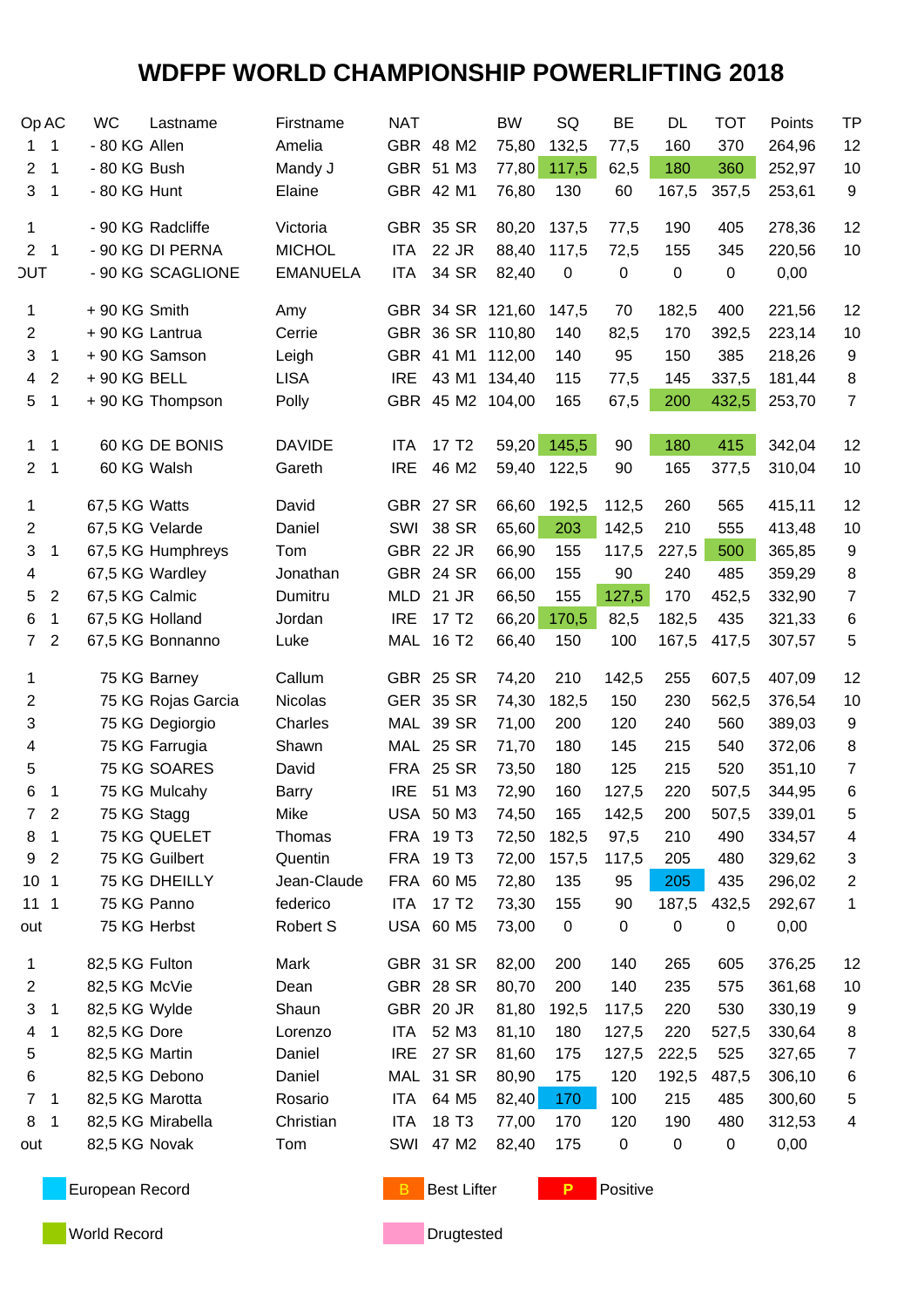| Op AC           |                            | <b>WC</b>       | Lastname           | Firstname       | <b>NAT</b> |                  | <b>BW</b>              | SQ          | <b>BE</b>   | DL    | <b>TOT</b> | Points | <b>TP</b>               |
|-----------------|----------------------------|-----------------|--------------------|-----------------|------------|------------------|------------------------|-------------|-------------|-------|------------|--------|-------------------------|
| 1               |                            |                 | 90 KG McWilliams   | David           |            | GBR 27 SR        | 88,00                  | 232,5       | 150         | 265   | 647,5      | 384,29 | 12                      |
| 2               |                            |                 | 90 KG Satalenco    | <b>Alexandr</b> |            | MLD 29 SR        | 88,30                  | 240         | 145         | 260   | 645        | 381,97 | 10                      |
| 3               |                            | 90 KG Ebert     |                    | Daniel          |            | GER 30 SR        | 89,60                  | 225         | 150         | 262,5 | 637,5      | 374,15 | 9                       |
| 4               | $\overline{1}$             |                 | 90 KG Smithson     | Sean            |            | GBR 41 M1        | 89,40                  | 235         | 140         | 260   | 635        | 373,19 | 8                       |
| 5               |                            |                 | 90 KG Davies       | Rob             |            | GBR 27 SR        | 88,80                  | 215         | 145         | 270   | 630        | 371,76 | $\overline{7}$          |
| 6               |                            | 90 KG Agius     |                    | Ryan            |            | MAL 28 SR        | 88,00                  | 217,5       | 135         | 255   | 607,5      | 360,55 | 6                       |
| $\overline{7}$  | $\overline{\phantom{0}}$ 1 |                 | 90 KG Penrose      | Antoin          |            | GBR 23 JR        | 89,60                  | 230         | 140         | 235   | 605        | 355,07 | 5                       |
| 8               | 2                          | 90 KG Fisher    |                    | Lewis           |            | GBR 23 JR        | 87,90                  | 190         | 140         | 220   | 550        | 326,65 | 4                       |
| 9               | $\mathbf 1$                |                 | 90 KG Valfrey      | Patrick         |            | FRA 53 M3        | 89,10                  | 190         | 140         | 220   | 550        | 323,90 | 3                       |
| 10 <sub>1</sub> |                            |                 | 90 KG Winterborn   | Simon           |            | GBR 49 M2        | 85,10                  | 175         | 122,5       | 220   | 517,5      | 313,81 | $\overline{\mathbf{c}}$ |
| 11 <sub>1</sub> |                            | 90 KG Brady     |                    | John            |            | GBR 57 M4        | 89,60                  | 160         | 117,5       | 197,5 | 475        | 278,78 | 1                       |
| 12 <sub>1</sub> |                            | 90 KG Hearn     |                    | David           |            | GBR 78 M8        | 88,10                  | 105         | 85,5        | 140   | 330        | 195,69 |                         |
| $\mathbf 1$     | $\overline{\phantom{1}}$   |                 | 100 KG Bandula     | Paul            |            | ROU 23 JR        | 99,30                  | 260         | 167,5       | 321   | 747,5      | 415,46 | 12                      |
| $\overline{2}$  |                            | 100 KG Gysin    |                    | Ramon           |            | <b>SWI 35 SR</b> | 99,60                  | 270         | 160         | 285   | 715        | 396,83 | 10                      |
| 3               |                            | 100 KG Osei     |                    | Nti             |            | GBR 27 SR        | 92,50                  | 240         | 155         | 290   | 685        | 394,63 | 9                       |
| 4               |                            | 100 KG Motl     |                    | Ben             |            | USA 25 SR        | 97,60                  | 217,5       | 162,5       | 305   | 685        | 383,74 | 8                       |
| 5               | $\mathbf{1}$               | 100 KG John     |                    | Richard         |            | GBR 44 M1        | 97,20                  | 250         | 150         | 260   | 660        | 370,46 | $\overline{7}$          |
| 6               | 2                          |                 | 100 KG Baumel      | Patrice         |            | FRA 43 M1        | 99,20                  | 230         | 142,5       | 245   | 617,5      | 343,33 | 6                       |
| 7               | $\overline{\phantom{1}}$   | 100 KG Cutter   |                    | Ashley          |            | GBR 19 T3        | 95,80                  | 197,5       | 125         | 245   | 567,5      | 320,86 | 5                       |
| 8               | -1                         |                 | 100 KG BUSTREEL    | Serge           |            | FRA 72 M7        | 97,00                  | 200         | 115         | 230   | 545        | 306,24 | 4                       |
| 9               | $\overline{1}$             |                 | 100 KG O Sullivan  | Gerry           | <b>IRE</b> | 61 M5            | 98,40                  | 180         | 117,5       | 210   | 507,5      | 283,24 | 3                       |
| 10 <sub>1</sub> |                            |                 | 100 KG O Donnell   | Connor          |            | GBR 15 T1        | 98,60                  | 180         | 102,5       | 217,5 | 500        | 278,75 | 2                       |
| 111             |                            | 100 KG Cassar   |                    |                 |            | MAL 17 T2        | 97,30                  | 170         | 110         | 192,5 | 472,5      | 265,07 | 1                       |
|                 |                            | 100 KG Walker   |                    | Alwyn           |            | GBR 78 M8        |                        |             |             | 195   | 427,5      |        |                         |
| 12 <sub>1</sub> |                            |                 |                    | John Gavin      |            |                  | 99,40                  | 128         | 105,5       |       |            | 237,48 |                         |
| 13 2            |                            |                 | 100 KG Packwood    | Lennon          |            | GBR 15 T1        | 99,50                  | 135         | 92,5        | 185   | 412,5      | 229,06 |                         |
| 1               |                            | 110 KG Peters   |                    | Kieran          |            |                  | GBR 29 SR 107,10       | 237,5       | 160         | 295   | 692,5      | 374,23 | 12                      |
| $\overline{2}$  | $\overline{\phantom{0}}$ 1 | 110 KG Forsyth  |                    | Derek           |            | GBR 46 M2 110,00 |                        | 242,5       | 155         | 280   | 677,5      | 363,48 | 10                      |
| 3               | $\overline{\mathbf{1}}$    | 110 KG Ursi     |                    | Alessandro      |            |                  | ITA 42 M1 101,60 207,5 |             | 200         | 230   | 637,5      | 350,88 | 9                       |
| 4 <sub>1</sub>  |                            |                 | 110 KG Lambert     | Steven          |            |                  | GBR 57 M4 108,50       | 215         | 140         | 265   | 620        | 333,81 | 8                       |
| 5               | 2                          | 110 KG Cottrell |                    | Simon           |            | GBR 41 M1 106,00 |                        | 240         | 137,5       | 240   | 617,5      | 334,75 | 7                       |
| 6               | $\overline{1}$             | 110 KG Main     |                    | Karl            |            | GBR 23 JR 107,00 |                        | 220         | 147,5       | 232,5 | 600        | 324,30 | 6                       |
| 7               |                            |                 | 110 KG Amoroso     | Saverio         | ITA        | 39 SR 102,20     |                        | 205         | 160         | 230   | 595        | 326,71 | 5                       |
| 8               | $\overline{1}$             | 110 KG West     |                    | John            | <b>IRE</b> |                  | 76 M8 108,20           | 130         | 110         | 0     | 450        | 0,00   |                         |
| out             |                            |                 | 110 KG Williams    | Dugal           |            | GBR 39 SR 108,00 |                        | $\mathbf 0$ | $\mathbf 0$ | 0     | 0          | 0,00   |                         |
| $1 \quad 1$     |                            | 125 KG Callus   |                    | <b>Dylan</b>    |            |                  | MAL 22 JR 122,20 272,5 |             | 185*        | 330   | 782,5      | 410,58 | 12 <sub>1</sub>         |
| 2               | $\overline{\phantom{1}}$   |                 | 125 KG Cerignano   | Carlo           | ITA        |                  | 51 M3 125,00           | 260         | 175         | 282,5 | 717,5      | 373,82 | 10                      |
| 3               | $\overline{\phantom{1}}$   | 125 KG Buechi   |                    | Christoph       |            | SWI 43 M1 120,60 |                        | 240         | 165         | 262,5 | 667,5      | 351,37 | 9                       |
| 4               | $\overline{2}$             | 125 KG Welch    |                    | <b>Steve</b>    |            |                  | USA 44 M1 112,60       | 252,5       | 147,5       | 257,5 | 657,5      | 350,84 | 8                       |
| 5               | $\overline{1}$             |                 | 125 KG Cuddihy     | Tomas           | <b>IRE</b> | 48 M2 112,00     |                        | 215         | 142,5       | 220   | 577,5      | 308,50 | 7                       |
| 6               | $\overline{\phantom{1}}$   | 125 KG Walker   |                    | Trevor John     |            | GBR 72 M7 118,20 |                        | 150         | 100,5       | 200,5 | 450        | 237,87 | 6                       |
| out             |                            |                 | 125 KG Awolola     | Daniel          |            | GBR 34 SR 113,80 |                        | $\mathbf 0$ | $\mathbf 0$ | 0     | $\pmb{0}$  | 0,00   |                         |
| $1 \quad 1$     |                            |                 | 145 KG Cutajar     | Cleaven         |            | MAL 31 SR 129,80 |                        | 220         | 150         | 270   | 640        | 329,73 | 12                      |
| $1 \quad 1$     |                            |                 | + 145 KG McGonigle | <b>Charlie</b>  |            | GBR 19 T3 164,00 |                        | 200         | 112,5       | 240   | 552,5      | 265,09 | 12                      |

**European Record B** Best Lifter **P** Positive

**World Record Communist Communist Communist Communist Communist Communist Communist Communist Communist Communist Communist Communist Communist Communist Communist Communist Communist Communist Communist Communist Communis**